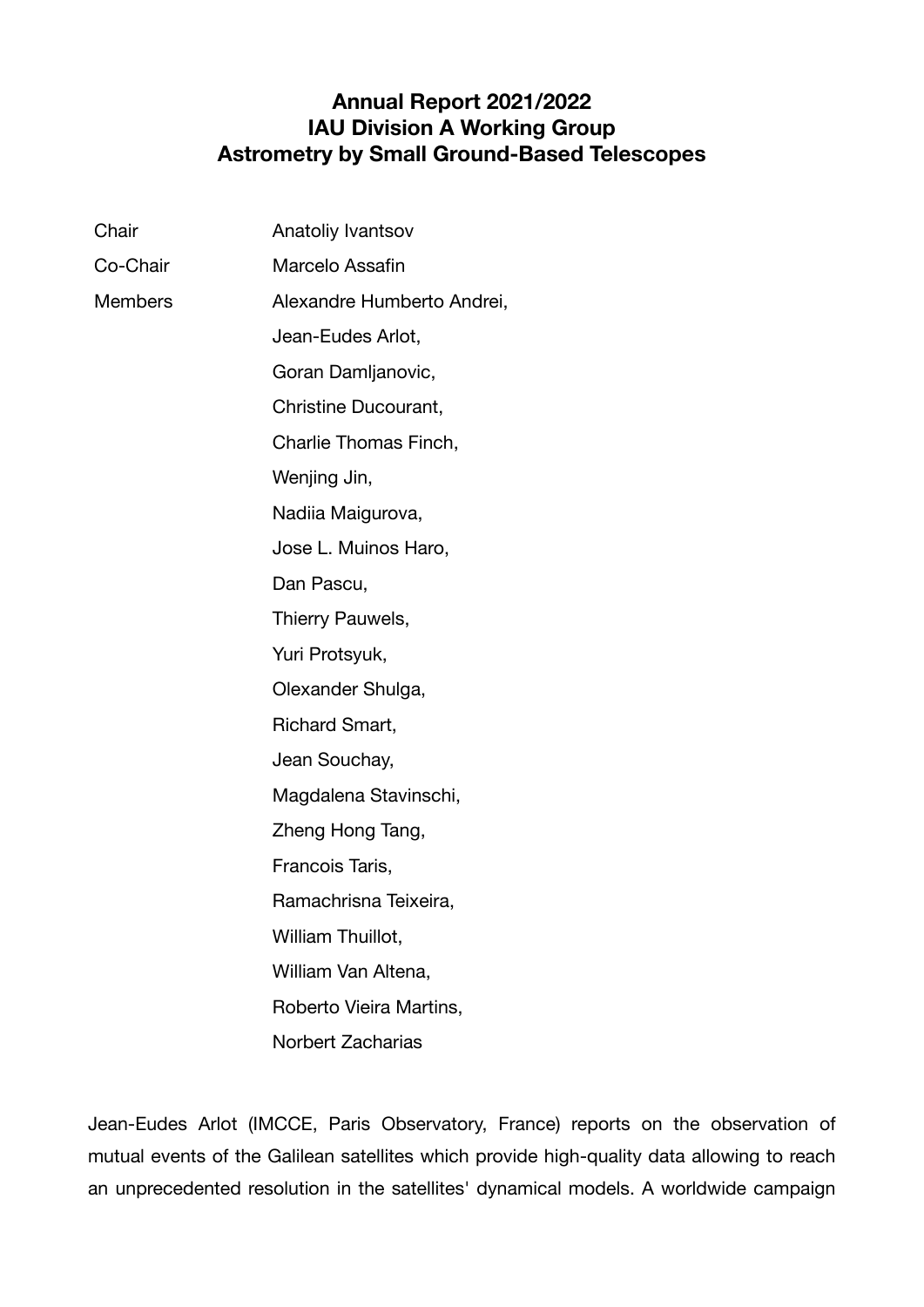of observations of the mutual events of the Galilean satellites was conducted by IMCCE, Paris, France and Sternberg Astronomical Institute, Moscow University, Moscow, Russian Federation in 2021. The magnitude of the Galilean satellites is sufficiently bright to allow observations with very small telescopes that increases the possibility of their observations. 37 observers from 18 different sites of observation observed 85 phenomena in spite of many difficulties: the campaign must be conducted only during the occurrence of the events (when the Earth and the Sun pass through the equatorial plane of Jupiter) and during the opposition of Jupiter as seen from the Earth. Unfortunately, the maximum of events occurred during the conjunction of Jupiter with the Sun. A publication of the results is in preparation.

Jean-Eudes Arlot reports on the ongoing digitizing project of photographic plates at IMCCE, Paris Observatory, France. From 1890 to 1990, astronomical observations were taken mostly using photographic plates at small telescopes with apertures from 30 cmrefractors to 2 m-telescopes. The project will consider some of these plates, reduction of them using new accurate star catalogues such as GAIA for astrometry, so it will be possible to measure the past observations with today's accuracy. The works conducted at the present time are related to natural satellites astrometry and Be stars spectroscopy.

Marcelo Assafin and Roberto Vieira-Martins report on the astrometric and photometric use of the T0.6m and T1.6m telescopes at the Observatorio do Pico dos Dias (OPD), Brazil. Dozens of nights at each telescope were used to observe small bodies, mostly TNOs, dwarf planets and natural satellites of Jupiter and Uranus, but also Jupiter Trojan asteroids. TNO observations were dedicated for the prediction and observation of stellar occultations. The Uranus system was observed with the technique of mutual approximations between the main satellites (Santos-Filho et al., 2019). Astrometry of Jupiter irregular satellites was also made. They attempted also observation of all 15 mutual events of the Galilean satellites plus Amalthea and Thebe that were visible at OPD for the 2021 season.

Charlie Thomas Finch (U.S. Naval Observatory, USA) reports that astrometric and photometric observations continue with the Deep South Telescope (DST) after a long pause in 2020 due to the COVID-19 pandemic with 10,298 exposures taken in 2021. The main goal is to monitor a select list of extragalactic celestial reference frame sources (AGN, QSOs) in hopes of better understanding the radio-optical position offsets. The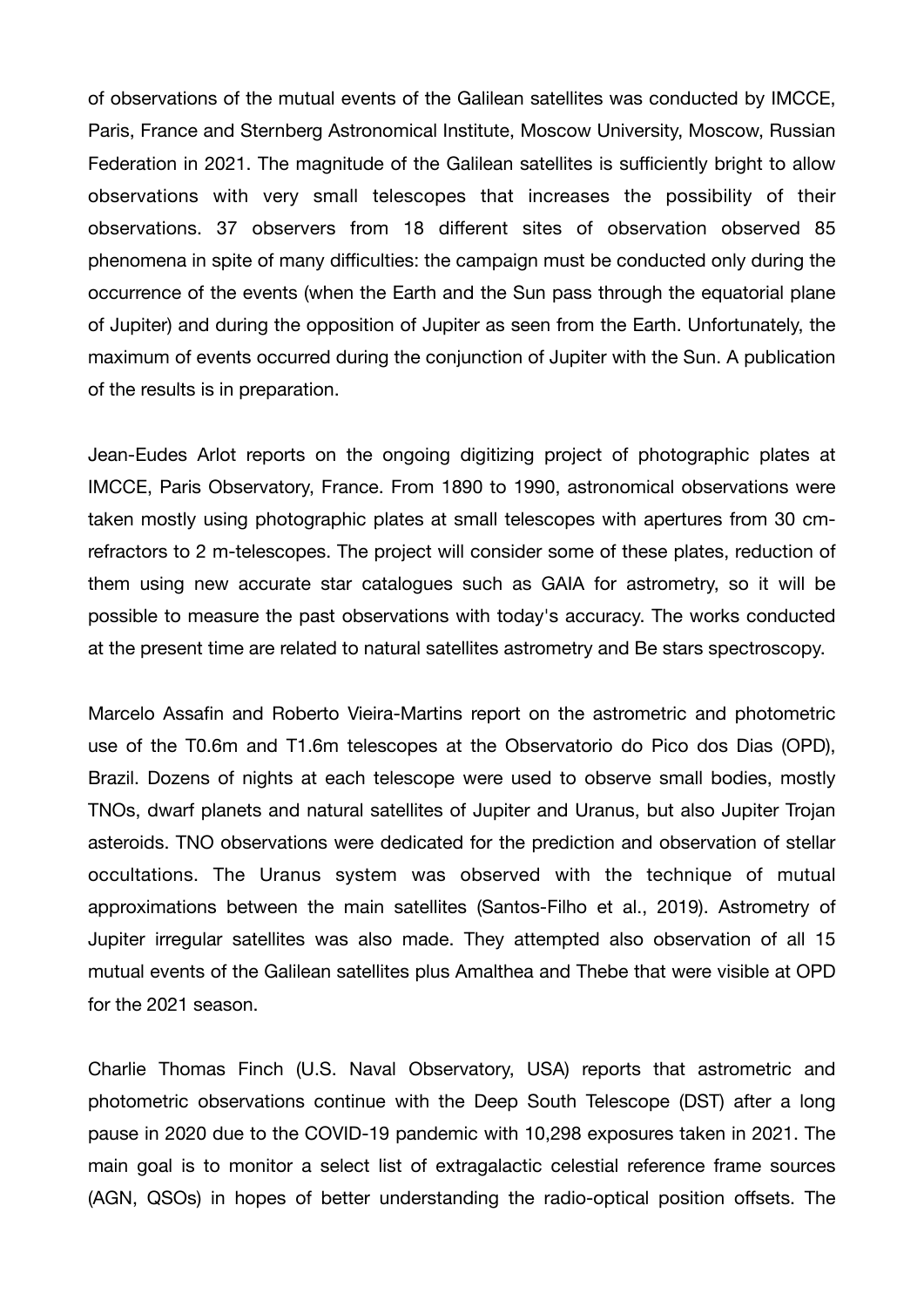principal instrument (Sophia 4K CCD) has been down for repairs and a stop gap CCD camera (Marana) has been installed. The Sophia 4K is planned to be reinstalled on DST within a few months. An IR camera is planned for the optical IR port on DST supporting an ICRF photometric characterization and monitoring effort, as well as southern-sky priorities for infrared-bright objects. A USNO Bright Star Catalog paper has been submitted to the Astronomical Journal using data obtained from both the USNO Robotic Astrometric Telescope (URAT) and UBAD project using the 1.55-meter telescope at the Naval Observatory Flagstaff Station.

Thierry Pauwels and Peter De Cat (Royal Observatory of Belgium, Belgium) report that in 2017 the dome of the Ukkel Schmidt Telescope (main mirror 1.2 m, diaphragmed to 85 cm) has been restored, and during that period no observations were possible. After the telescope was available for observations again, the number of still to be discovered asteroids in the range of our equipment (mag limit 20-20.5 in the best case) had decreased too much to justify the cost of the maintenance and to motivate the observers. There are no plans for the moment to resume the observations. They provided a summary of the achievements of the RUSTICCA project (Revalorising the Ukkel Schmidt Telescope by Installing a Ccd CAmera), which started in 1993, and was operational 1996—2016. 24531 astrometric positions of asteroids and 71 astrometric positions of comets have been published in the MPCs, with a few hundred still waiting to be published. 217 asteroids, including 1 PHA and 3 Trojans, have been discovered by the equipment, with another 10-20 on the waiting list to be recognized as such. 300 astrometric positions of minor planets (NEOs) and comets have been published in the Minor Planet Electronic Circulars. Also, 29 light curves of mutual phenomena of the Galilean satellites of Jupiter (1997, 2003, 2009, 2014, and 2015), and 9 light curves of mutual phenomena of an asteroid and its satellite (2006—2008) have been recorded, and precise timings of disappearance and reappearance of 8 stellar occultations by asteroids have been derived. In total, the archive contains 30967 images and films.

William Thuillot (IMCCE, Paris Observatory, France) reports on the activity related to astrometry by small ground-based telescopes, focused on monitoring Gaia alerts for solar system objects (SSOs). As soon as Gaia detects an uncatalogued mobile source, an alert is triggered via a public website to the Gaia-FUN-SSO network. At the time of writing, about 300 uncatalogued SSOs, either newly detected or with imprecise orbits, have been observed and their astrometry provided to the IAU Minor Planet Center. These